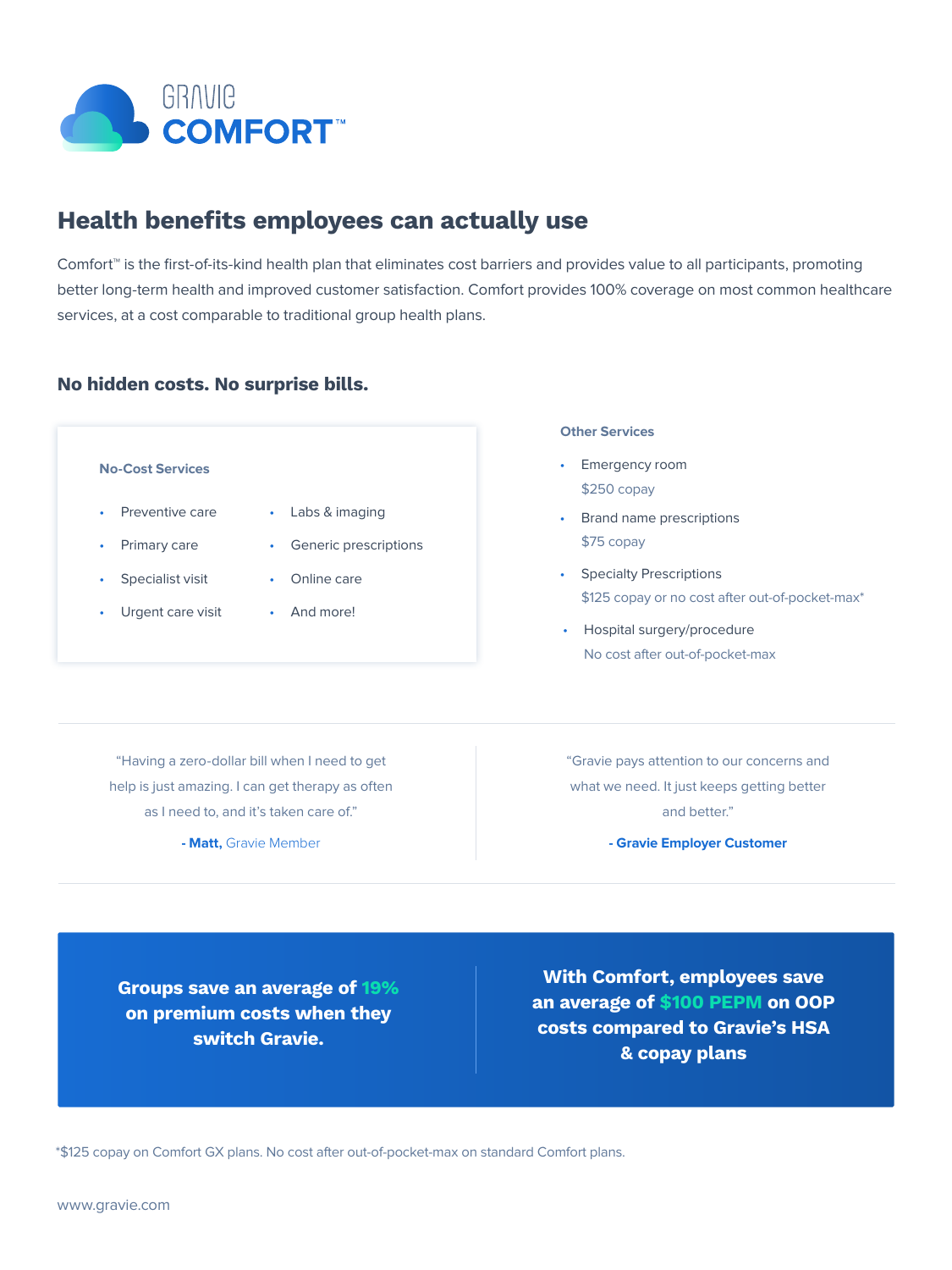## How it Works

Employees choose from three out-of-pocket maximums.



## Protection that meets your group's unique needs

Comfort is for groups with 25 to 5,000+ employees. Gravie can help you customize a program based on your group's specific needs and risk tolerance. The Comfort plan design is the cornerstone, but traditional plan options may be added, if required.

### Level-funding

A health benefits funding model for the small to mid-size employer market. Level-funding offers cost certainty and risk protection, similar to a fully insured program.

#### **Level-funding with Comfort**

- The group pays a level amount each month, which represents their maximum plan liability
- Claims refund potential
- Specific deductible and aggregate attachment point on every plan.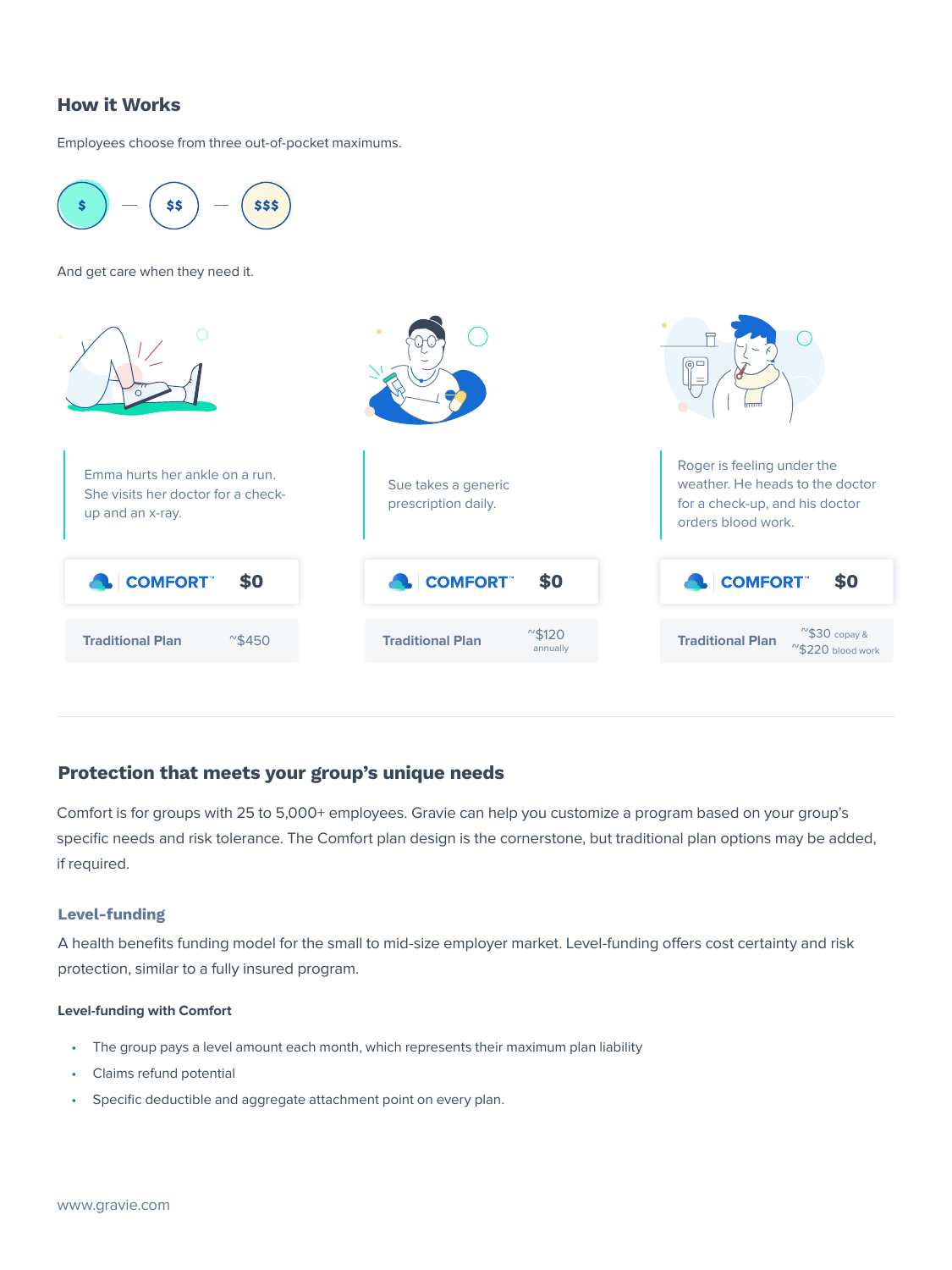#### Self-funding

A health benefits funding model for mid-size to large employers. With self-funding, the employer assumes the financial risk for providing health benefits to its employees, but also has the greatest opportunity for savings.

#### **Self-funding with Comfort**

- Client pays claims as they are incurred
- Client pays fixed costs monthly for administration and stop-loss insurance
- All reserves held by the group

## Comfort offers a full-stack solution

Comfort is a turnkey health plan. Gravie goes above and beyond traditional third-party administrators and stop-loss carriers by delivering all the components that go into level-funded and self-funded health plans in one cohesive package. The result is a superior health plan and a seamless experience for employers and their employees.

**Multi-year rate caps**

Ability for groups to lock in a 2-year pricing rate cap

#### **Forward-looking underwriting**

Support better long-term health with an approach to underwriting that helps groups plan for the future.

#### **Integrated stop-loss**

Groups get the protection that meets their unique needs with stop-loss coverage that integrates seamlessly into the health plan.

#### **No gaps in coverage**

Gravie entities provide both TPA services and stoploss insurance, guaranteeing a seamless member experience.

#### **National network access**

Members get access to broad national networks, and regional networks when applicable, with strong discounts, to improve access to care at an affordable cost.

#### **Pharmacy Benefit Manager**

Members get comprehensive pharmacy benefits that are integrated into the health plan through Gravie's partnership with Magellan, a leading pharmacy benefit manager (PBM).

## **Intuitive enrollment and benefits management platform**

Members can enroll in coverage, view plan details, and manage their health benefits yearround through Gravie's enrollment and benefits management platform.

"Comfort is the best insurance I've ever had. A+. 10/ 10."

**- Meli,** Gravie Member